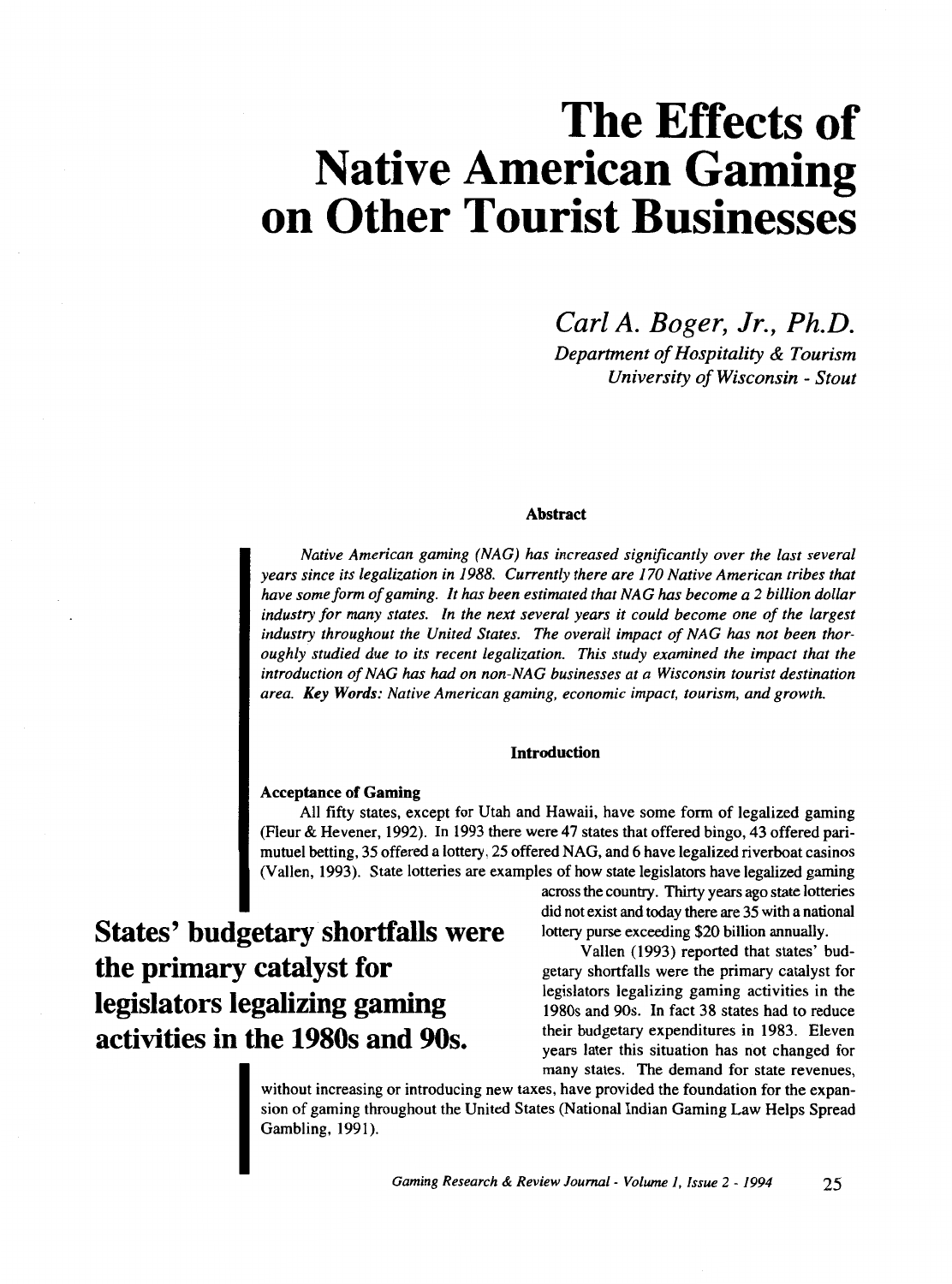Gambling is now considered a "slightly sinful indulgence" and is perceived as an "extension of the middle-class weekend outing." The commerce of gaming is considered a part of the "recreation business" and is no longer considered a corrupt enterprise (Painton, 1993). Vallen (1993) also found that the acceptance of gaming is due to the exposure of NAG. More than 170 tribes in the United States are involved in operating NAG enterprises.

Feldman (1992) found that 68 percent of Americans supported NAG and 28 percent did not support it. The study also found that 51 percent of Americans supported other forms of gaming which were regulated by the states. The economic base provided to the Native Americans through gaming was the primary reason cited by Americans who supported NAG.

#### **Native American Gaming**

Indian Gaming Regulatory Act (IGRA), which became effective in October 1988, gave Native American tribes the right to establish NAG enterprises on their own reservations in those states that do not expressly prohibit gaming or allow class-3 gaming activities. Class-3 gaming includes state lotteries, pari-mutuel wagering, horse and greyhound racing, banking-card games, slot machines, casino games, and jai alai.

The location of NAG facilities is not restricted to the reservations' current land holdings. The United State's Secretary of the Interior has broad discretionary authority to accept land in trust for Native American individuals and tribes within or outside the existing reservation boundaries (Staff, 1991). This is due to many reservations being located on lands that are not economically suited to build any meaningful economic enterprises.

NAG within the State of Wisconsin has dramatically increased in the last several years. There were only two NAG facilities between 1985 and 1989 which have since increased to 17 in 1994. While the growth in the number of facilities is evident, specific information on other growth indicators, such as a facility's revenue and income are not publicly disclosed. Within the NAG compact between the Native American tribes in Wisconsin and the State of Wisconsin, the state promises that the Native American records related to NAG "will not be disclosed to any member of the public except as needed in a judicial proceeding to interpret or enforce the terms of this compact."

Therefore, figures found in the Nation's Restaurant News had to be used to estimate the size of NAG in the State of Wisconsin. The average Wisconsin NAG facility is grossing approximately 125 million dollars a year which represents a 2.1 billion dollar industry (Walkup, 1993). Murray (1992) found that the average NAG visitor will spend approximately \$50 dollars per visit; and the total number of visitors at each location will exceed 2.5 million people per year.

Murray (1993) also found that the impact of Wisconsin's NAG industry benefited both the Native and non-Native American residents. By the end of 1992, there were more than 4,500 people directly employed by the NAG facilities in Wisconsin. Over half (2,500) were Native Americans and the rest (2,000) were non-Native Americans. More than half of these 4,500 workers were formerly unemployed with 20 percent receiving some form of welfare benefits. The typical NAG employee received approximately \$15,000 per year in 1992 with two-thirds of the employees being the sole financial supporter for their household.

Murray (1993) found that eleven Native American communities in Wisconsin received about \$135 million in net profits from the NAG operations in 1992. Out of these dollars, 70 percent were spent on housing, health services, elderly care, community and economic development, education, and land purchases. Thirty percent were being held in reserve as these Native American communities developed long-range plans to diversify their economies.

The Wisconsin economy also has benefited through the expansion of NAG. Nearly \$462 million dollars were spent on a variety of goods and services with 90 percent of these dollars being spent through Wisconsin suppliers. More than 10,000 jobs were supported directly by the NAG industry. These jobs included workers being employed at the NAG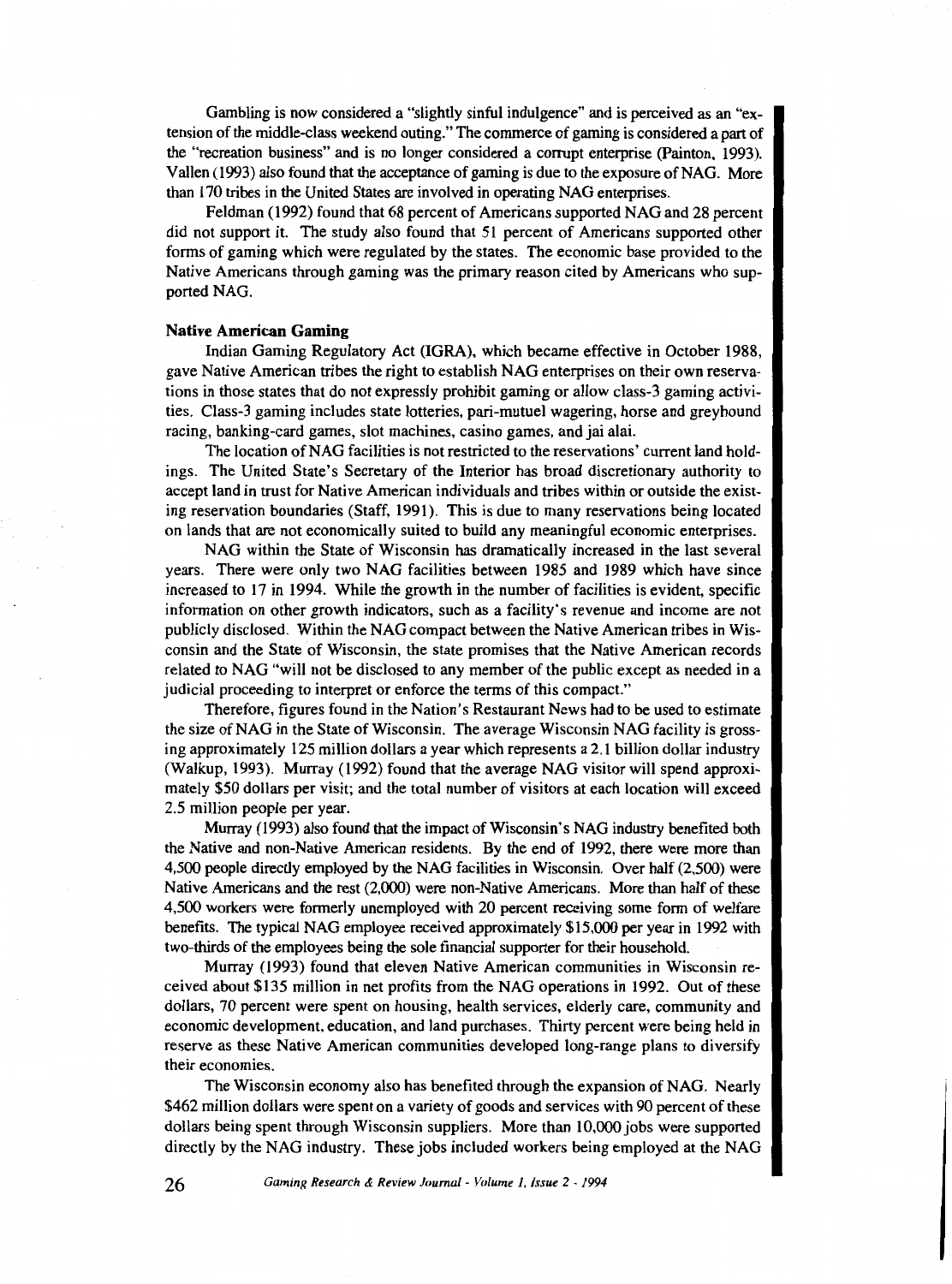#### *The Effects of Native American Gaming on Other Tourist Businesses*

facilities, construction firms, and firms making non-NAG sales to NAG visitors in 1992. An additional 22,000 jobs were supported throughout Wisconsin by the income being recirculated by these companies. The dollars generated to pay for these expenditures came from both Wisconsin (80%) and out-of-state residents (20%) that patronized these NAG facilities.

The social problems, gambling addictions, stress on the local and state's infrastructures and other problems created by the introduction of NAG was not examined within this study. Instead the study focused on the problems created for non-NAG businesses surrounding a NAG facility. A concern expressed by the hospitality industry was that these NAG facilities were subsidizing their restaurant and lodging operations which allowed them to lower their food and lodging prices (Walkup, 1993). An example of this is how two NAG facilities in Minnesota, The Grand Casino Hinckley and Grand Casino Mille Lacs, discounted or subsidized menu items for their visitors. Another Minnesota NAG facility, Mytic Lake, grossed approximately 1.9 million dollars of revenues from their buffets in their first six months of operation. Walkup found that the NAG food service

**Indian Gaming Regulatory Act (IGRA), which became effective in October 1988, gave Native American tribes the right to establish NAG enterprises on their own reservations.**  establishments were harming the non-NAG food service businesses within the area.

Walkup also reported that NAG facilities do not pay any taxes on their income which places an unfair burden on the non-NAG businesses. By not having to pay any property taxes, sales taxes, corporate income taxes and state income taxes (by Native Americans living on the reservation),

the Minnesota hospitality industry believes that these advantages have caused an unfair playing field which may force many non-NAG operators out of business. Meyer (1993) reported that nearly 38 percent of Minnesota Restaurants, Hotels and Resorts Association Members have lost business since the opening of NAG facilities. Seventy percent of the members felt that NAG was the primary reason for a decrease in their sales revenues. The negative impact on other types of businesses in Minnesota or Wisconsin has not been thoroughly examined since the introduction of NAG.

#### **Marketing Tourism Destinations**

The marketing of tourist destinations have been thoroughly discussed throughout the literature; however, the effects of NAG at a tourist destination has not been thoroughly discussed. A conceptual framework developed by Vandermey (1984) identified eight sectors in a tourist destination area: 1) transportation, 2) events and attractions, 3) outdoor recreation and parks, 4) business and conference, 5) travel services, 6) retail trade, 7) hospitality and, 8) accommodation; however, these eight sectors did not include gaming as an independent sector. It could be argued that events and attractions could include gaming, but the economic impact and specificity of gaming suggest that it should be identified as a separate sector.

Another area concerning the introduction of NAG in a tourist destination was whether or not it will enhance, compete with or destroy the current sectors within the area. Mill  $\&$ Morrison (1985) identified that the introduction of a new sector (NAG) may enhance the appeal of the area by increasing the market segmentation. However, if visitors patronize a new sector as a substitute for others, it may negatively affect the other sectors.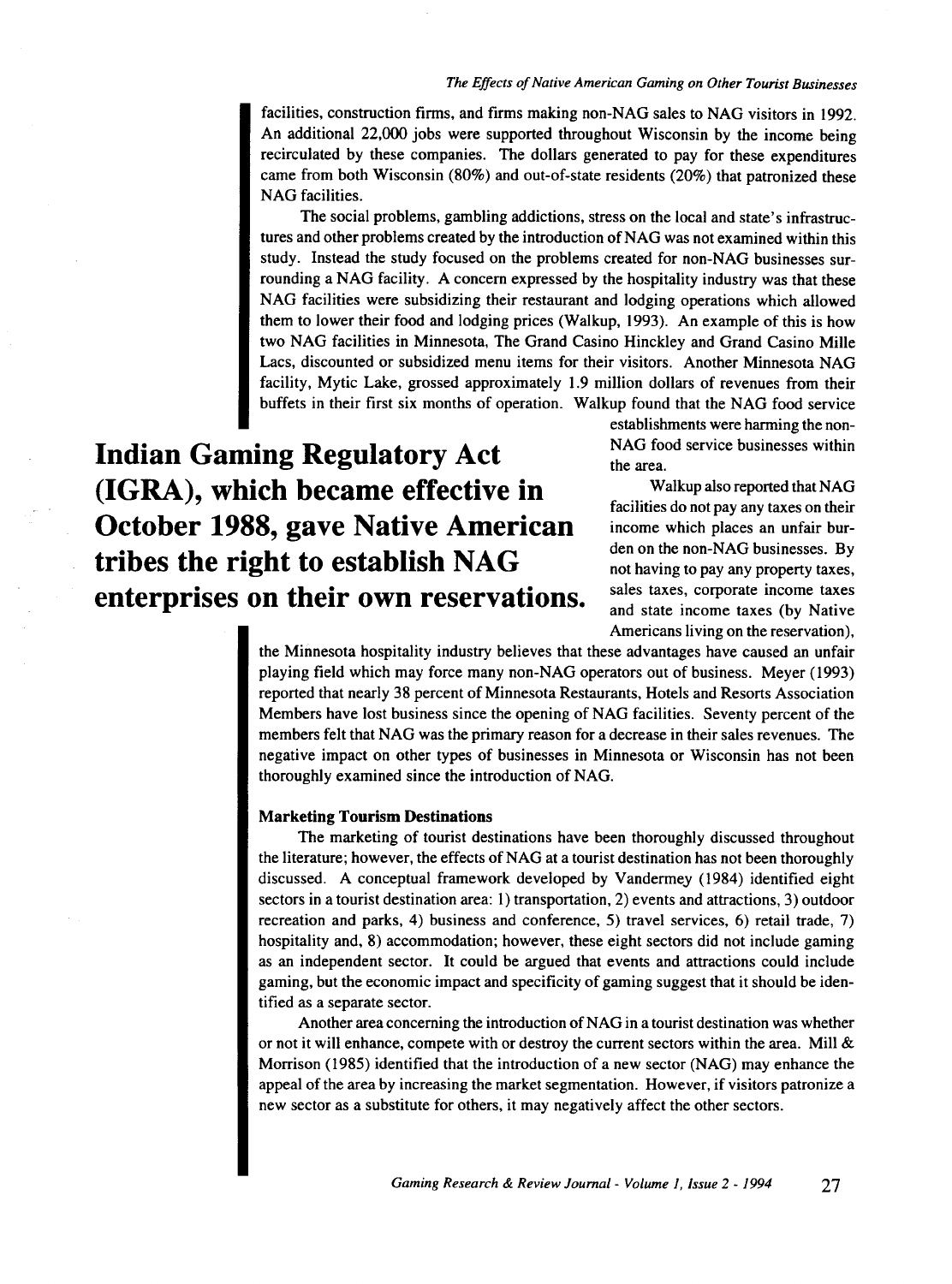The location of a NAG facility may also play a vital role in its success and impact on other sectors' businesses. The spatial placement of a NAG facility can either compliment or compete with the other sectors' businesses (Lue, Crompton, & Fesenmaier, 1993). However, Gunn (1994) found that if the layout is not strategically placed, the flow of tourists could be severely limited which may reduce the economic impact from tourism.

In summary NAG has been found to have both positive and negative effects on non-NAG businesses. A closer examination is needed to determine exactly when NAG will have both positive and negative effects on non-NAG businesses. This should allow businesses to be prepared for the consequences of NAG being introduced into their area.

### **Methodology**

A goal of the research study was to obtain information concerning the impact that a NAG facility had on non-NAG sectors' businesses in a tourist destination area. The area selected for the study is located in Wisconsin with nearly 3 million visitors annually. This location was selected because NAG was introduced one year prior to the study being conducted. The non-NAG sectors examined included: a) events and attractions, b) outdoor recreation and parks, c) retail trade, d) hospitality, and e) accommodation. A further clarification is also needed of how these different sectors were defined within this research study: a) "events and attractions" were defined as "amusement places," b) "outdoor recreation and parks" as "RV parks and campgrounds," c) "retail trade" as "gift shops," d) "hospitality" as "restaurants," and e) "accommodation" as "hotels and motels." Rational for utilizing these new terms was that the businesses selected for the study were found in

the local phone book directory under these new terms. Twenty businesses were randomly selected in each of these sectors for a total population sample size of 100 businesses.

A questionnaire was developed to gather information through phone interviews with the different businesses' repre**A goal of the research study was to obtain information concerning the impact that a NAG facility had on non-NAG sectors' businesses in a tourist destination area.** 

sentatives. The owner, manager or lead employee were interviewed for this research study. The definition of a lead employee was an employee who had worked for at least two years at a location. Follow-up calls were made until a business representative either agreed or asked not to be a part of the research study.

#### **Results**

#### **Spatial Relationship**

The spatial relationship between the NAG facility and the other businesses within the area resembled a model developed by Lue, Crompton, and Fesenmaier ( 1993). Figure I compares the spatial relationship of the NAG and the other businesses within the area. NAG facility is located approximately 3 miles and on the opposite side of the interstate from the majority of the other tourist businesses. This allowed the NAG tourists not to interfere with those who were visiting the other non-NAG businesses.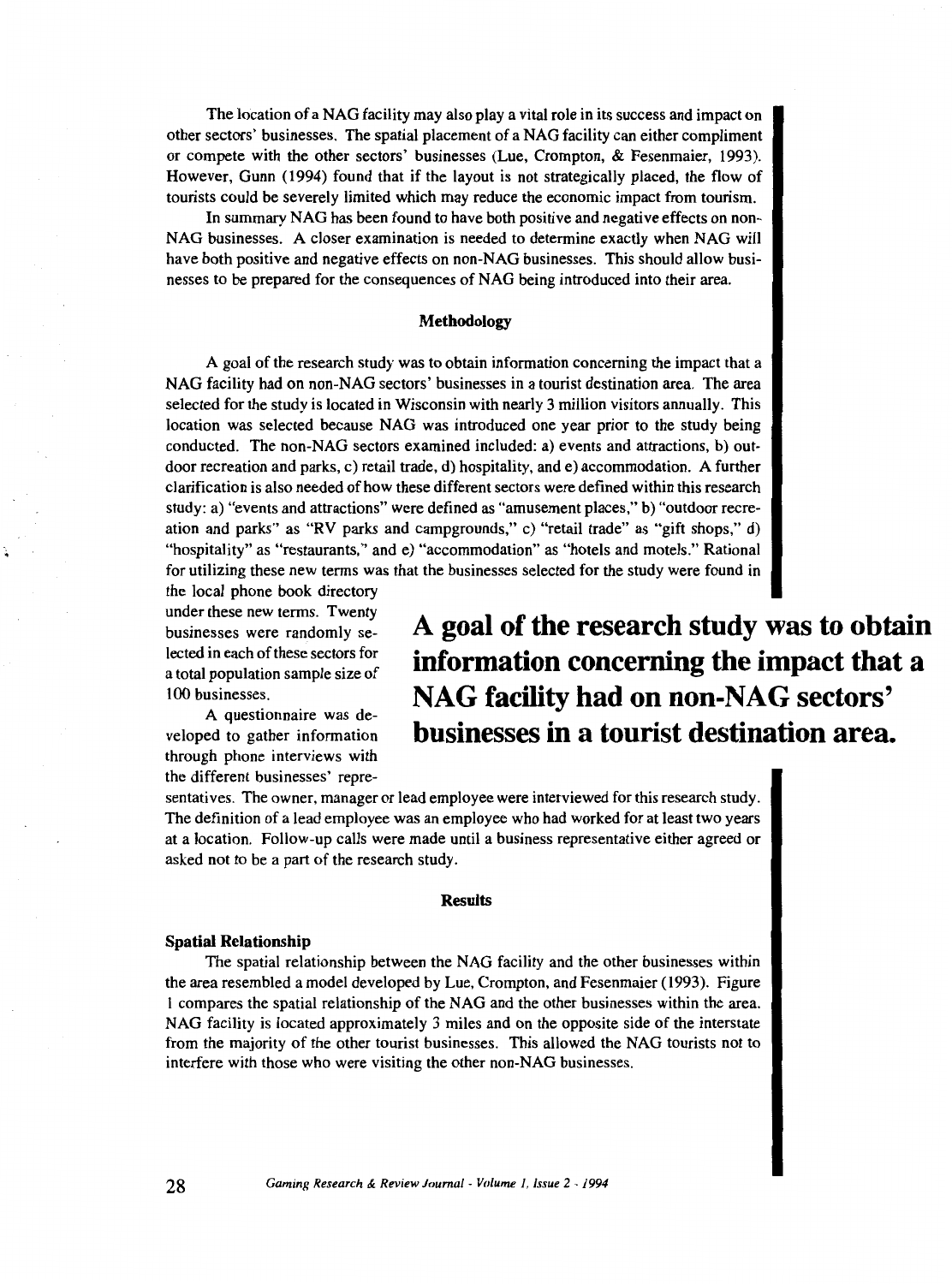



The location of the NAG business may also protect the other tourist businesses by not being a closer competitor. Currently there are very limited number of businesses located near the NAG facility. This may cause NAG visitors to utilize non-NAG facilities, such as restaurants, hotels and other supportive services.

## Demographics

Overall, eighty-two percent  $(n = 82)$  of the businesses agreed to be interviewed for this study. By business sector 75 percent  $(n = 15)$  of the amusement places agreed to be interviewed, 85 percent ( $n = 17$ ) of the restaurants, 85 percent ( $n = 17$ ) of the gift shops, 85 percent  $(n = 17)$  of the RV parks and campgrounds, and 80 percent  $(n = 16)$  of the hotels and motels. A high response rate for this research study should enhance its overall validity. Babbie (1986) stated that an overall response rate of 80 percent should be considered very good for survey research. This high response rate is due to repeated contacts with those businesses who initially did not respond to the survey.

The respondents' titles included owner (36.6%,  $n = 30$ ), manager (45.1%,  $n = 37$ ) and lead employee (18.3%,  $n = 15$ ). The owner or manager were not always available to be interviewed; therefore, the lead employee was interviewed in those cases. Several lead employees indicated that "the owner or manager was responsible for many different businesses within the area and is only there on a limited basis" or "the owner has a different full-time job."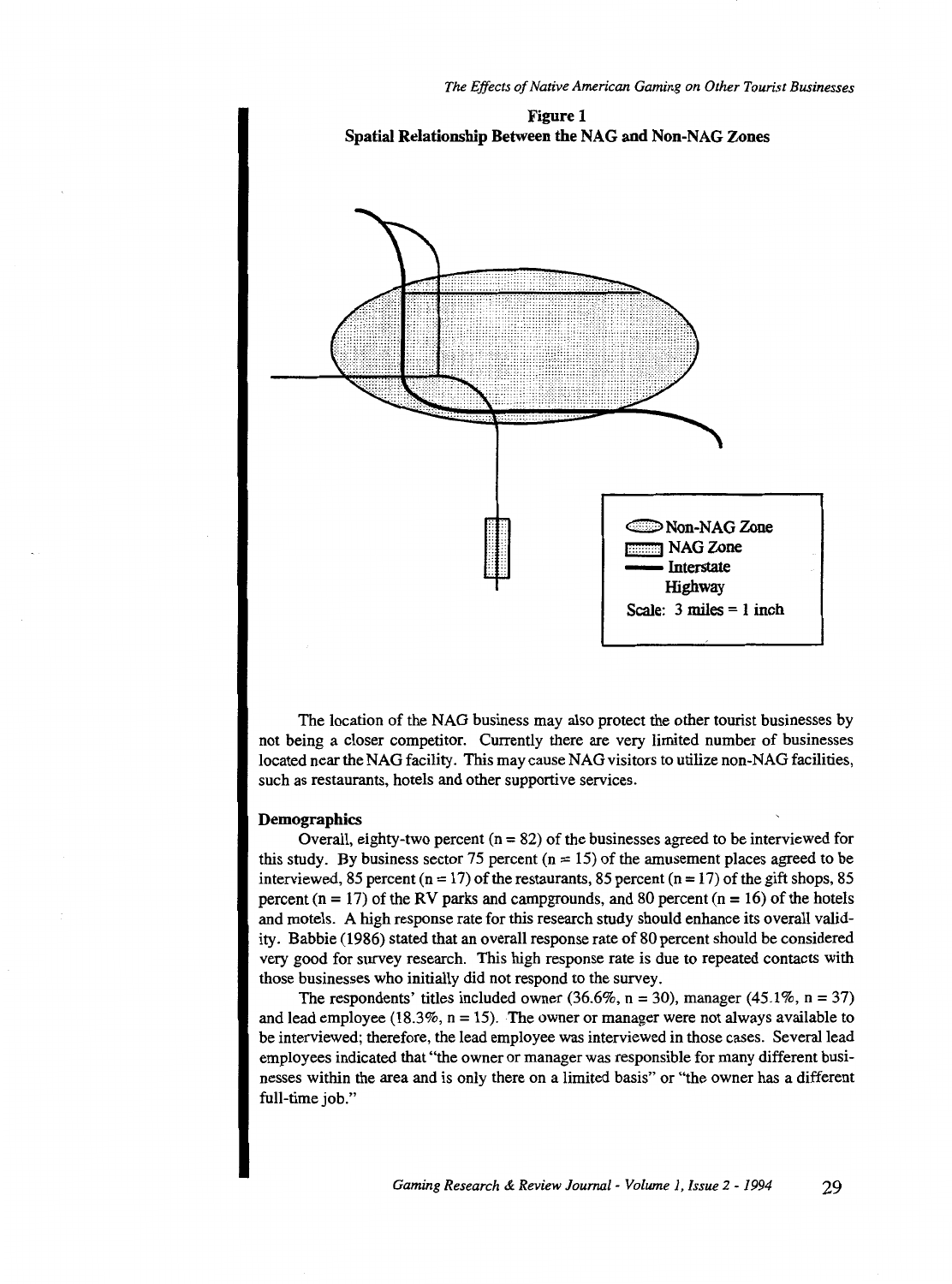The non-NAG businesses have existed on average of 17.8 years (s.d. = 17.3). This indicates that the area has been developed as a tourist destination and its tourism offerings should be extensive. This is supported by the fact that there are several hundred tourist businesses within the area. The average number of employees per non-NAG business during the peak-season was 27.5 compared to the off-season with only 6.3 employees. This represents a 437 percent difference in the number of employees for these businesses between their peak and non-peak-seasons.

The composition of the non-NAG tourists indicates that this is a summer tourist area. Nearly 80 percent  $(78.3\%, \text{s.d.} = 18.1)$  of the visitors were families who normally vacationed during the summer months. The other visitors were couples 15.6 percent (s.d.  $= 17.0$ ), single adults 5.3 percent (s.d.  $= 8.4$ ) and children by themselves 0.8 percent (s.d.  $= 4.0$ ).

#### Changes in Visitor Volume

During the peak-season after the NAG facility had opened,  $51.9$  percent ( $n = 41$ ) of the non-NAG businesses experienced an increase in their visitor volume,  $6.3$  percent ( $n =$ 5) experienced a decrease, and 40.5 percent (n = 32) stated that their volume did not change. Those businesses that experienced an increase in visitor volume stated that 43.6 percent  $(n = 17)$  experienced an increase between  $1 - 5$  percent, 43.6 percent  $(n = 17)$ experienced an increase between  $6 - 10$  percent, and the remaining 12.8 percent  $(n = 5)$ experienced an increase of over 10 percent.

Only 6.3 percent  $(n = 5)$  of the non-NAG businesses experienced a visitor volume decrease during the peak-season since the opening of the NAG facility. Two of these non-NAG businesses experienced a loss between 1 - 5 percent, one was between 11 - 15 percent, another one was over 20 percent, and the fifth business was not sure of their percentage loss.

There was a higher percentage increase in visitor volume during the off-season. Over 40 percent (42.5%,  $n = 34$ ) of the increase for the non-NAG businesses during the off-season was between 1 - 5 percent, 7.5 percent (n = 6) experienced between a 6- 10 percent increase, while the remaining 39.4 percent  $(n = 13)$  experienced over an 11 percent increase. The higher percentage increases during the off-season may be due to the availability of unused resources.

Once again, there were very few businesses (n = 5) that experienced a decrease in volume during the off-season since the NAG facility had opened. Two of these businesses experienced a 6 - 10 percent decrease, another two experienced over a 20 percent decrease, and one business was not sure of the percentage decrease.

All of the increases or decreases should not be contributed to the introduction of NAG within the area, nor should its impact be ignored. The Chamber of Commerce expected 3 million visitors annually while the NAG facility expected over 2 million visitors. A facility that attracts nearly two-thirds as many visitors as the entire tourist area will probably have an enormous impact on the area.

As previously reported 78.3 percent  $(s.d. = 18.1)$  of the non-NAG visitors were families. This indicates that the vast majority of the non-NAG visitors could not visit the NAG facility as a group because of the facility's age restriction (18 or older). Therefore the NAG facility is probably attracting a new visitor base or the older family members are visiting the NAG without the younger members. However only 0.8 percent (s.d.  $=$  4.0) of the non-NAG businesses indicated that the children were visiting their businesses without their parents.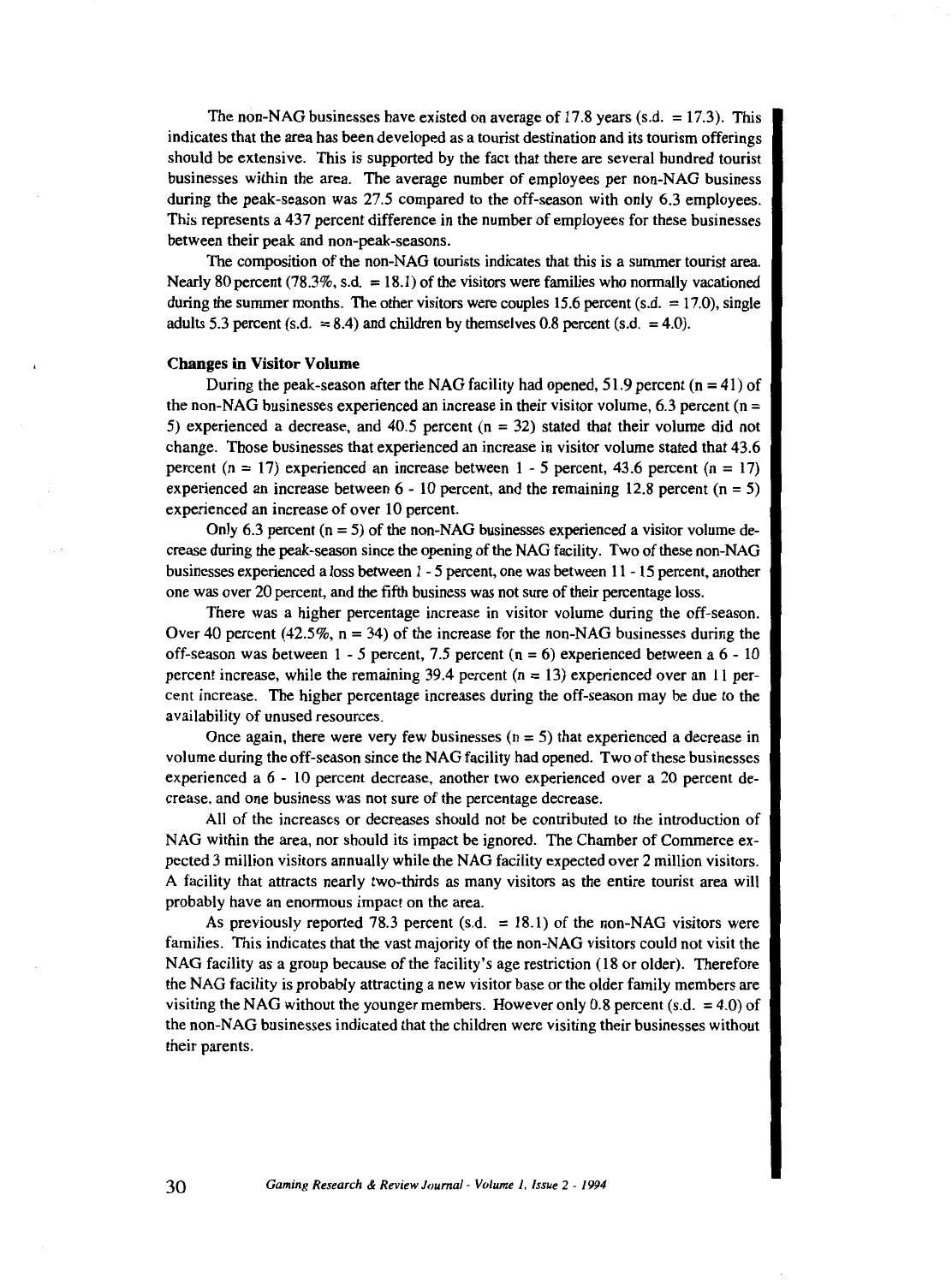## **Labor Market**

Fifty-four point nine percent ( $n = 45$ ) of the respondents reported that the labor market has become tighter since the introduction of NAG. Another  $45.1$  percent (n = 37) stated that they had to increase their pay-scale to attract new employees on an average of \$0.40 per hour (s.d. = .40). This finding is supported by the fact that the NAG facility has over 800 people employed compared to the 27.5 for the average non-NAG business.

A year-to-year comparison shows some dramatic differences before and after the opening of the NAG facility. In May of 1993 (prior to the opening of the NAG facility), the two primary counties that comprised the majority of the tourist destination area had 51,272 people employed and 3251 unemployed with an unemployment rate of 6.2 percent. One year later after the NAG had opened, 1249 more people became employed and the unemployment rate decreased to 4.9 percent. This indicates that the NAG facility may have contributed to the decrease of unemployment within the area. This was also supported by the fact that there were no large employers moving into the area since the opening of the NAG facility.

Figure 2 shows how the unemployment rate changed in 1992, 1993 and part of 1994 for the county that contained the tourist area. For the past three years, the unemployment rate increased between 5 and 9 percent during the off-season, and then decreased to less than 5 percent during the peak-season. The respondents were also very concerned about the quality of the available labor force. As one respondent stated, "At what point will the unemployed only contain the unemployable."





*Source: State of Wisconsin's Labor Market Information Bureau* 

#### **Support for Gaming**

Table 1 shows that 47.6 percent ( $n = 39$ ) of the respondents supported NAG within the area, 17.1 percent ( $n = 14$ ) were opposed, and 35.4 percent ( $n = 29$ ) stated that they did not care one way or the other. This indicates that the opposition to NAG within this tourist area is minimal because 82.9 percent ( $n = 68$ ) of the respondents were not opposed to NAG while 17.1 ( $n = 14$ ) percent opposed it. However these numbers changed very rapidly when the respondents were asked if they would support the expansion of gaming within the area. Only 20.7 percent  $(n = 17)$  of the respondents supported the expansion of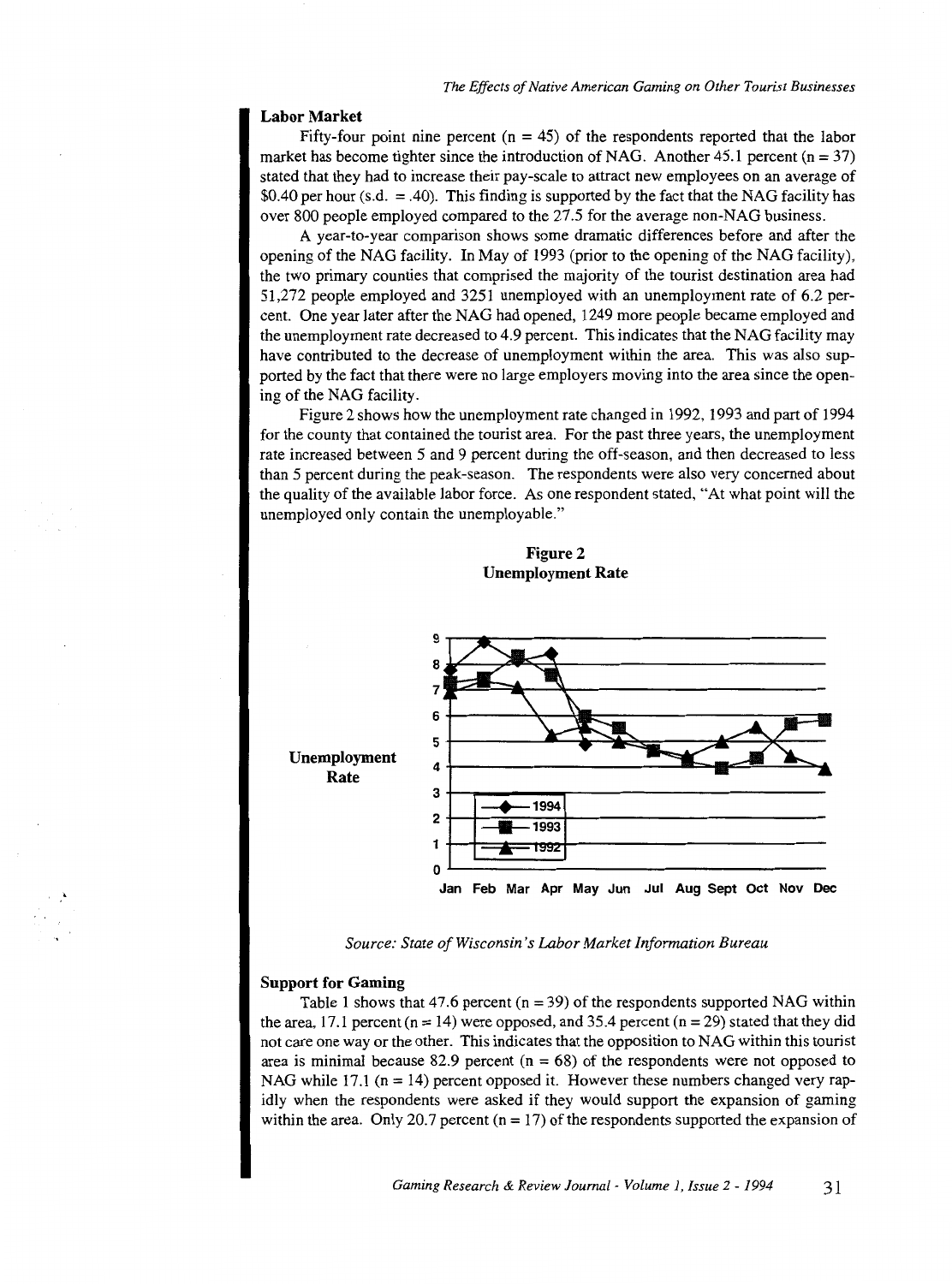# **Table 1**

# **Support for Gaming**

|                        | <b>Support for Gaming</b>     |      |              |       |          |                   |                |                            |      |    |       |                         |      |                |
|------------------------|-------------------------------|------|--------------|-------|----------|-------------------|----------------|----------------------------|------|----|-------|-------------------------|------|----------------|
|                        | <b>Native American Gaming</b> |      |              |       |          |                   |                | <b>Expansion of Gaming</b> |      |    |       |                         |      |                |
|                        | Yes                           |      |              | No    |          | Doesn't<br>Matter | Total          | Yes                        |      | No |       | Doesn't<br>Matter       |      | Total          |
| Area                   | D                             | $\%$ | ū            | %     | D        | $\%$              | <b>n</b> / %   | D                          | $\%$ | n  | $\%$  | D                       | %    | $n/$ %         |
| Type of businesses     |                               |      |              |       |          |                   |                |                            |      |    |       |                         |      |                |
| <b>Entertainment</b>   | 4                             | 26.7 | 3            | 20.0  | 8        | 53.3              | 15/100.0       | $\mathbf{2}$               | 13.3 | 10 | 66.7  | $\overline{\mathbf{3}}$ | 20.0 | 15/100.0       |
| <b>Gift Shops</b>      | 14                            | 82.4 | 3            | 17.7  | $\bf{0}$ | 0.0               | $a_{17/100.1}$ | 5                          | 29.4 | 12 | 70.6  | $\bf{0}$                | 0.0  | 17/100.0       |
| Hotels/Motels          | 5                             | 29.4 | 4            | 23.5  | 8        | 47.1              | 17/100.0       | $\mathbf{2}$               | 11.8 | 10 | 58.8  | 5                       | 29.4 | 17/100.0       |
| <b>Restaurants</b>     | 6                             | 35.3 | $\mathbf{2}$ | 11.8  | 9        | 52.9              | 17/100.0       | 5                          | 29.4 | 4  | 23.5  | 8                       | 47.1 | 17/100.0       |
| RV Parks/              | 10                            | 62.5 | $\mathbf{2}$ | 12.5  | 4        | 25.0              | 16/100.0       | 3                          | 18.8 | 8  | 50.0  | 5                       | 31.3 | $a_{16/100.1}$ |
| Campgrounds            |                               |      |              |       |          |                   |                |                            |      |    |       |                         |      |                |
| Total                  | 39                            | 47.5 | 14           | 17.1  | 29       | 35.4              |                | 17                         | 20.7 | 44 | 53.7  | 21                      | 25.6 |                |
| Overall visitor volume |                               |      |              |       |          |                   |                |                            |      |    |       |                         |      |                |
| More                   | 21                            | 51.2 | 4            | 9.8   | 16       | 39.0              | 41/100.0       | 6                          | 14.6 | 22 | 53.7  | 13                      | 31.7 | 41/100.0       |
| Less                   | $\mathbf{2}$                  | 40.0 | 2            | 40.0  | -1       | 20.0              | 5/100.0        | 0                          | 0.0  | 4  | 80.0  | 1                       | 20.0 | 5/100.0        |
| About the same         | 13                            | 40.6 | 7            | 21.9  | 12       | 37.5              | 52/100.0       | 8                          | 25.0 | 17 | 53.1  | 7                       | 21.9 | 32/100.0       |
| Did not respond        | $\bf{0}$                      | 0.0  | 1            | 100.0 | $\bf{0}$ | 0.0               | 1/100.0        | 0                          | 0.0  | 1  | 100.0 | 0                       | 0.0  | 1/100.0        |

<sup>\*</sup> Error is due to rounding.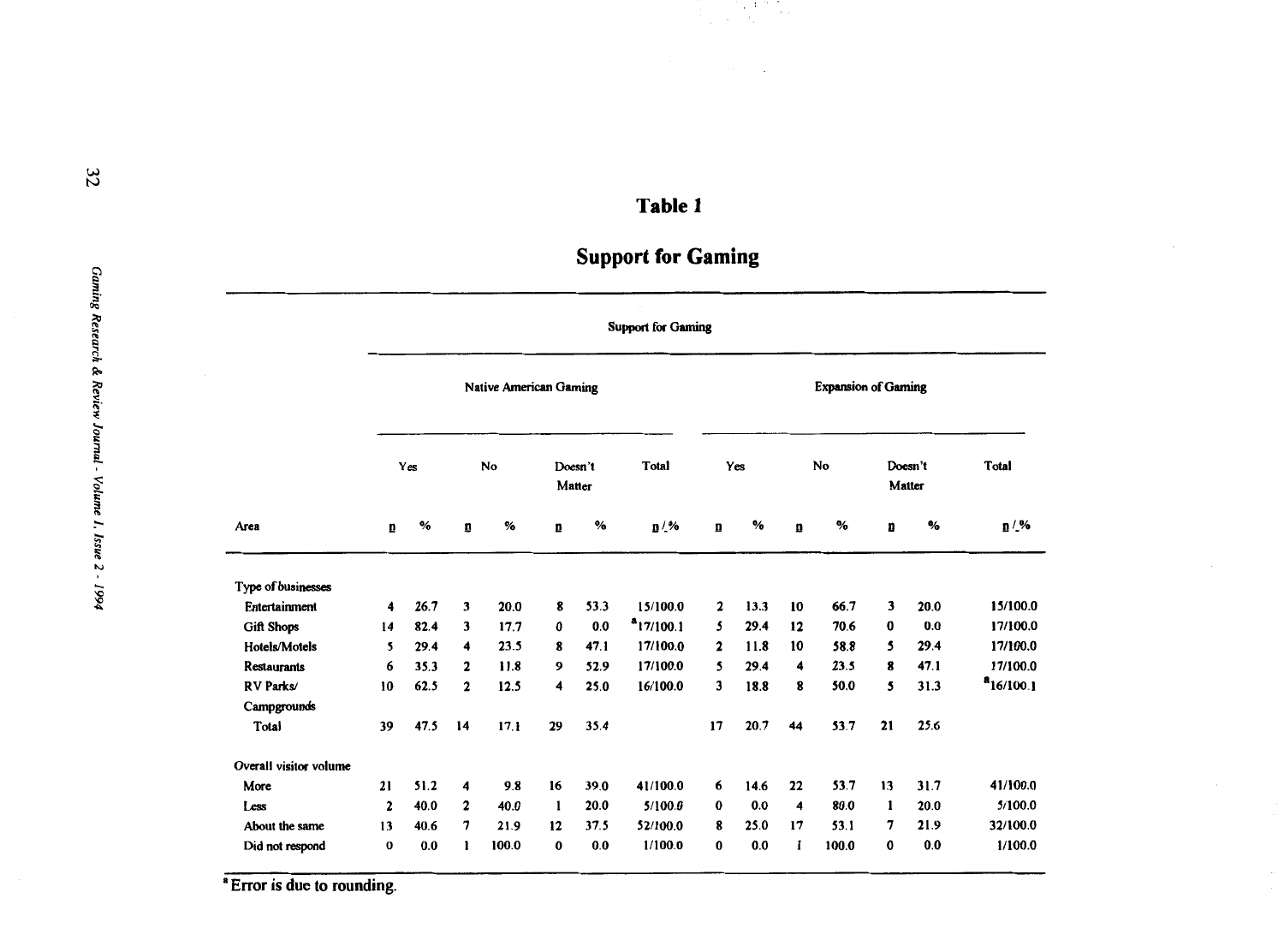gaming, 53.7 percent ( $n = 44$ ) opposed it and 25.6 percent ( $n = 21$ ) did not care one way or the other. This indicates that the respondents accept the current NAG but would oppose the expansion of gaming.

When the businesses experienced an increase in volume after the opening of the NAG, 90.2 percent ( $n = 37$ ) of the respondents were not opposed to NAG while 9.8 percent  $(n = 4)$  opposed it. However, these percentages changed drastically when these respondents were asked whether they would support the expansion of gaming within the area. Forty-six point three percent  $(n = 19)$  of these respondents were not opposed to the expansion of gaming while 53.7 percent ( $n = 22$ ) opposed it.

The businesses that experienced a visitor volume decrease during the peak-season were not as supportive for NAG. Sixty percent  $(n = 3)$  of these respondents were not opposed to NAG while 40 percent  $(n = 2)$  opposed it. However, only 20 percent  $(n = 1)$  of the respondents stated that it did not matter if gaming was expanded within the area while 80 percent  $(n = 4)$  opposed any expansion. This indicates that the support for NAG is somewhat dependent on how it affects the other businesses within the area; however, the majority of the respondents did not oppose the current NAG no matter how their visitor volumes were affected. Finally, the majority of the respondents were not supportive of any expansion of gaming regardless of their visitor volumes.

# Conclusion

The number of employees, gross sales, and the effects of tourists visiting the area demonstrate that gaming has become a legitimate sector within a tourist destination area. Therefore the Vandermey (1984) model should be modified to include gaming as a separate sector (Figure 3).



Figure 3 Conceptual Framework of Regional Tourism Resources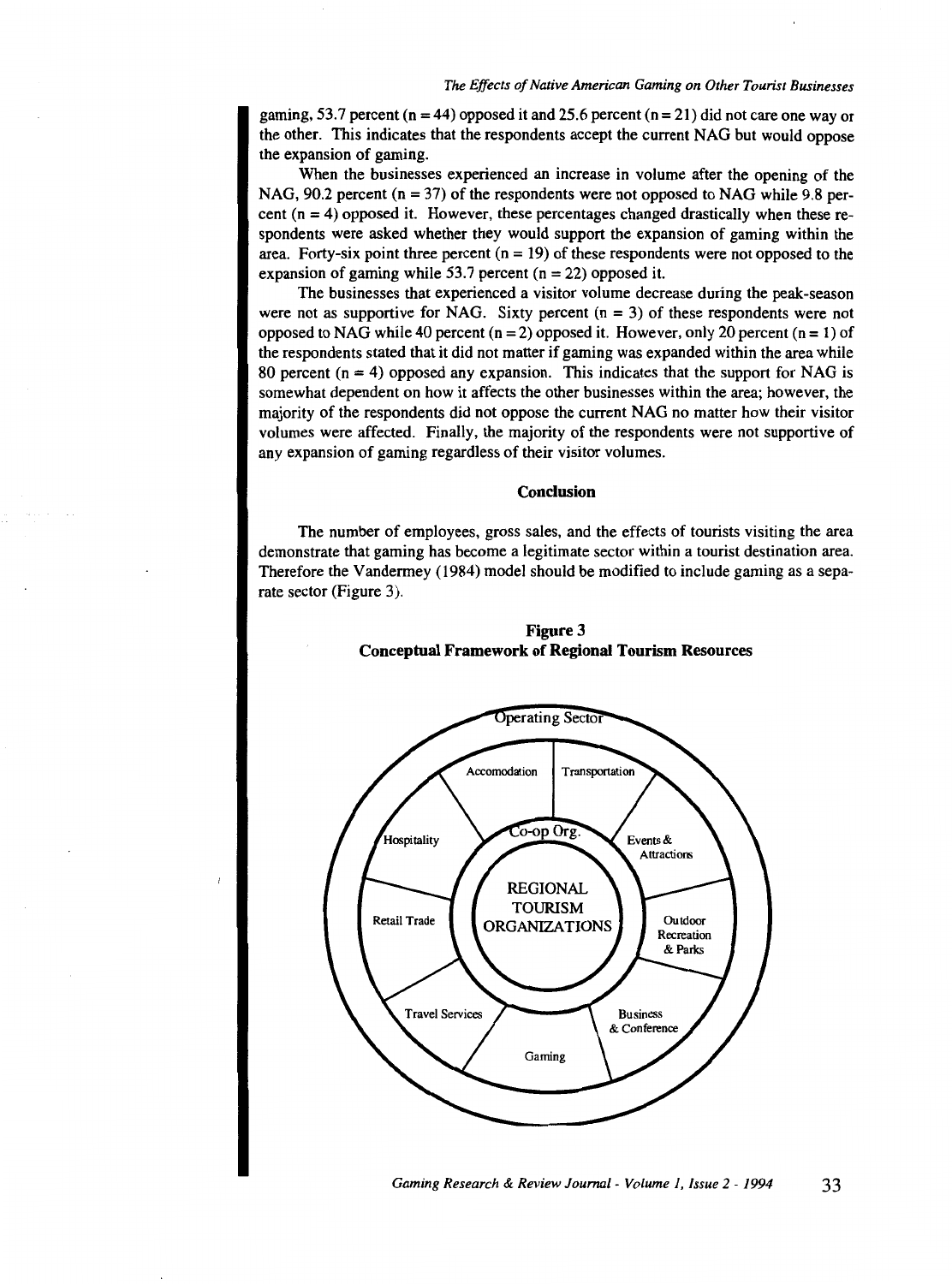The placement of the NAG facility at this tourist destination area minimized the negative impact on the other non-NAG businesses. This is supported by the fact that the NAG facility is located in the opposite direction from the non-NAG businesses. Lue, Crompton, and Fesenmaier (1993) argued that the location of the different business sectors is essential to the overall success of a tourist destination area. The location of the NAG facility provided a spatial separation between the tourist visiting the NAG facility and those who where visiting the non-NAG businesses.

The research shows that over three-quarters  $(78.3\% , s.d. = 18.1)$  of the non-NAG visitors were families. On the other hand, the NAG facility prohibits anyone under the age of eighteen to enter their facility. This supports the conclusion that the introduction of NAG has expanded the demographic market to include more non-family segments.

The introduction of NAG has probably enhanced the visitor volume during the peakseason. This is supported by the fact that  $51.9$  percent ( $n = 41$ ) of the businesses experienced an increase while only 6.3 percent  $(n = 5)$  experienced a decrease. However, all of the increases during the peak-season should not be solely contributed to the introduction of NAG. Many of the non-NAG businesses, such as "duck rides" (a vehicle that travels on both land and water), "putt-putt", "water" attractions were very dependent on the weather. Also, the Local Chamber of Commerce has enhanced their marketing efforts to attract new tourists.

The off-season should give a better indication of the effects that NAG will have on a tourist area. This is due to the fact that there are unused tourist resources during the offseason which may not be available during the peak-season. Forty-two point five percent  $(n = 34)$  of the businesses experienced an increase during the off-season in visitor volume. The fact that the NAG facility has joined the Chamber and designated their membership fee (approximately \$150,000) for off-season marketing supports this conclusion.

Since the opening of the NAG facility, the labor market has become tighter which caused the non-NAG businesses to offer a higher pay scale. The 800 people employed at the NAG facility has probably affected the labor market; however, the labor shortage was only experienced during the months of July, August, September and October with an average unemployment rate of approximately 4 to 5 percent in 1993. The remaining 8 months had unemployment rates between 5 and 9 percent.

The vast majority (82.9%,  $n = 68$ ) of the respondents were not opposed to the NAG facility within the area and only 17.1 percent (n = 14) opposed it. However, these figures changed drastically when the respondents were asked if they supported the expansion of gaming within the area. Less than half  $(46.3\%, n = 38)$  did not opposed the expansion of gaming while the majority (53.7%,  $n = 44$ ) were opposed to the idea. This indicates that currently there is a balance between the NAG and non-NAG businesses; however, the opposition to the expansion of gaming indicates that the respondents were concerned it might effect their businesses.

A final conclusion is that the introduction of NAG within the area has created a need for the development of supportive services and non-NAG businesses that would appeal to NAG visitors. The separation between the "non-NAG" and "NAG" zones provide the area with future economic growth potential. However, any expansion should be strategically planned otherwise there may be extreme opposition from the current non-NAG businesses.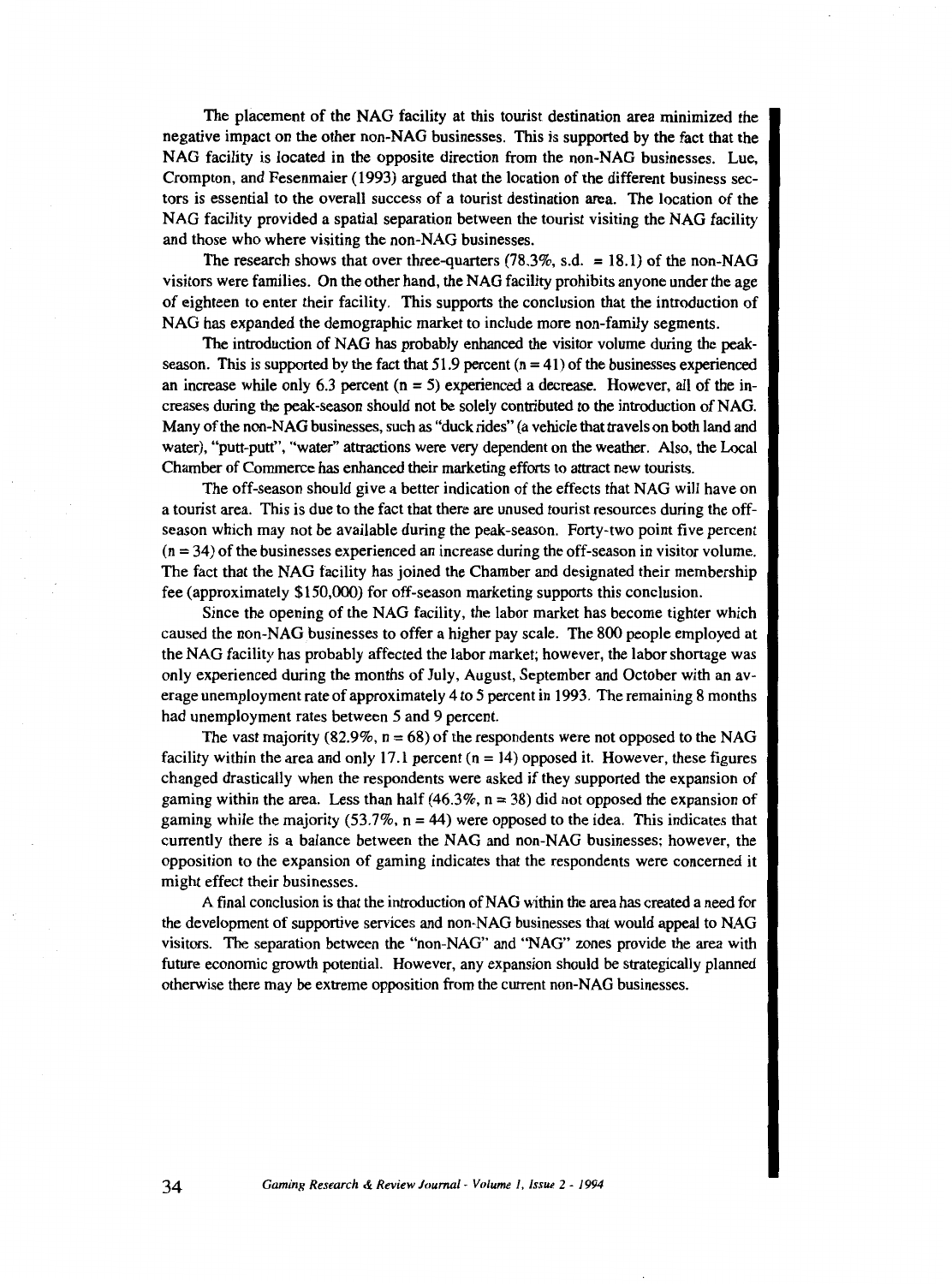#### **References**

Babbie, E. (1986). EDUCATION RESEARCH AND EVALUATION METHODS. Boston: Little, Brown and Company.

Feldman, G.M. (1992). PuBLIC OPINJON STRONGLY SUPPORTS INDIAN GAMING. Washington, DC: Washington University National Indian Policy Center.

Fleur, T.L. & Hevener, P. (1992, September 15). *Gaming at a glance.* GAMING AND WAGERING BUSINESS, pp. 34-35.

Gunn, C.A. (1994). TOURISM PlANNING: BASICS CDNCEPrS CASES (3rd ed.). Washington, DC: Taylor & Francis.

Lue, C.C., Crompton, J.L., & Fesenmaier, D.R. (1993). *Conceptualization of multi-destination pleasure trips.* ANNALS OF TOURISM REsEARCH, 20,(2), 289-301.

Meyer, H. (1993). *Indian Gaming: Is it out of control in Minnesota?* HoSPITALITY MANAGEMENT, 12(1), pp. 34-38.

Mill, R.C. & Morrison, A.M. (1985). THE TOURIST SYSTEM: AN INTRODUCTORY TEXT. Englewood Cliffs: New Jersey. Prentice Hall.

Murray, J.M. (1993, March). The ECONOMIC BENEFITS OF AMERICAN INDIAN GAMING FACILITIES IN WIS-CONSIN. Madison, WI: The Wisconsin Indian Gaming Association and the University of Wisconsin Cooperative Extension.

Murray, J.M. (1992, March). AN ANALYSIS OF WISCONSIN AND U.S. GAMBLING MARKET AS IT RELATES TO THE IRENE MooRE ACTIVITY CENTER. Green-Bay, WI: University of Wisconsin Bureau of Business and Economic Research.

*National Indian gaming law helps spread gambling.* (1991, June 2). ARIZONA DAILY SuN, p. 19.

Painton, P. (1993, May 3). *The Great Casino Salesman*, TIME, p. 52.

Staff. (1991, July 15). *Proposed Department of the Interior rules for the consideration of offreservation land acquisitions for Indian tribes.* FEDERAL REGISTER, 56 (135).

Vallen, G.K. (1993, December). *Gaming in the U.S.: A ten-year comparison*. THE CORNELL H.R.A. QUARTERLY, 51-58.

Vandermey, A. (1984). *Assessing the importance of urban tourism*. Tourism MANAGEMENT, 5(2), pp. 123-125.

Walkup, C. (1993, February). *Indian casinos challenge local operators.* NATIONS REsTAURANT NEWS, p. 7.